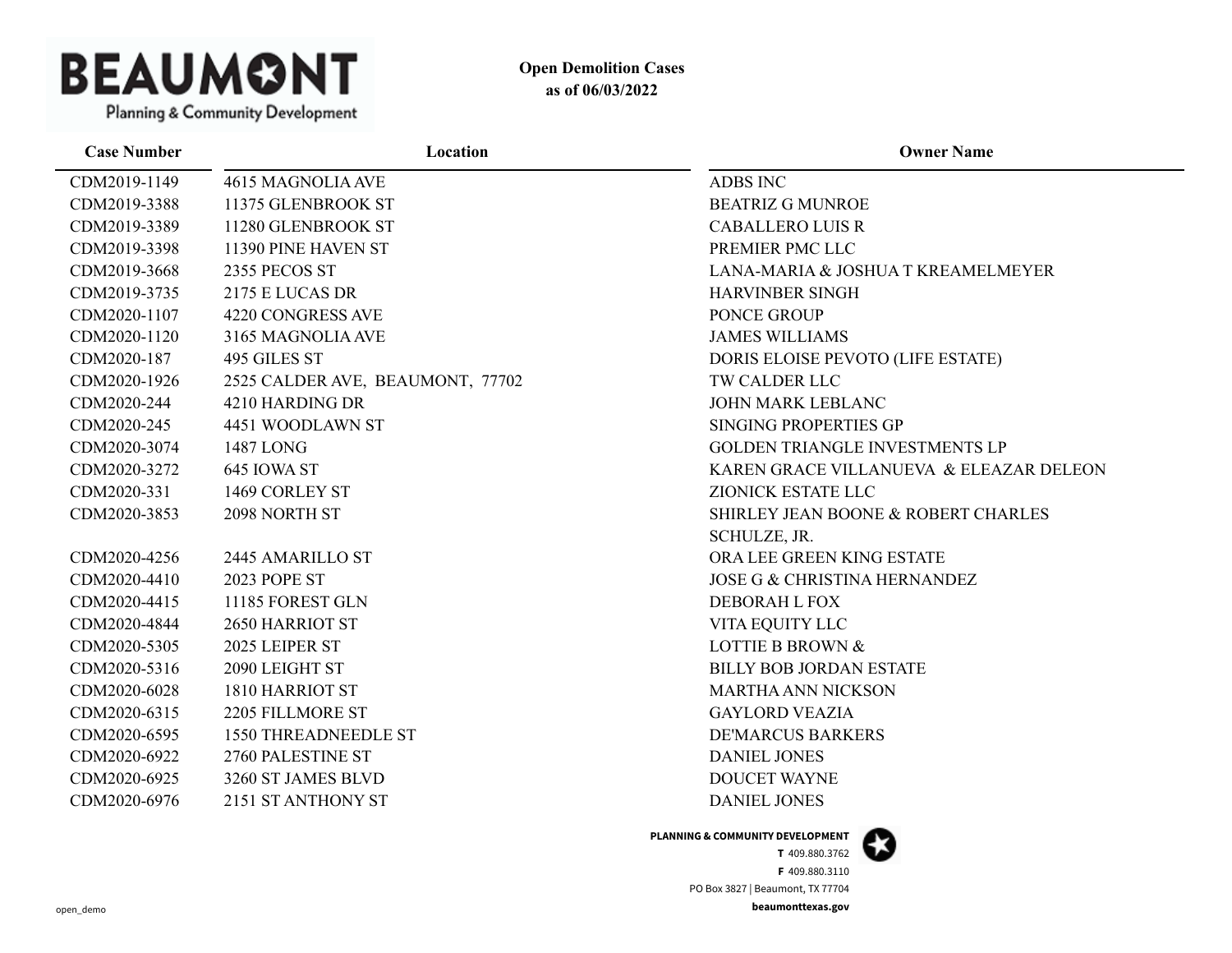

| <b>Case Number</b> | Location                           | <b>Owner Name</b>                   |
|--------------------|------------------------------------|-------------------------------------|
| CDM2020-6977       | <b>495 SCHWARNER ST</b>            | <b>SERGIO AREVALO</b>               |
| CDM2020-7404       | 913 TRINIDAD ST                    | ETHEL FRANKLIN                      |
| CDM2020-7441       | 730 GOLIAD ST                      | <b>ARTURO CESAREO PEREZ</b>         |
| CDM2020-7442       | 2169 SOUTH ST                      | <b>CARL C CALLAWAY</b>              |
| CDM2020-7443       | 588 ALMA ST                        | <b>JESUS ESPINOZA</b>               |
| CDM2020-7661       | 6180 GARNER RD                     | <b>MARIA BAKER</b>                  |
| CDM2020-7917       | 7645 GREENFIELD DR                 | <b>JESSICA LOWE</b>                 |
| CDM2020-7930       | <b>7860 FOX CV</b>                 | <b>MARIO RUIZ</b>                   |
| CDM2020-7969       | 160 VESTAL ST                      | ROSELLA CASTILLE ESTATE             |
| CDM2020-8784       | 2555 BRICKYARD RD                  | <b>LAWRENCE HOCKLESS ETAL</b>       |
| CDM2020-8941       | 1515 SOUTH ST                      | <b>DEAN WESLEY SCHLETT</b>          |
| CDM2020-8942       | 3840 BAYOU RD                      | <b>RUBEN HERNANDEZ</b>              |
| CDM2020-8946       | 5665 S KENNETH AVE                 | <b>ASHANTE MATTHEW</b>              |
| CDM2020-9165       | 4555 WARREN ST                     | 606 HAROLD LLC                      |
| CDM2020-983        | 1235 FAIRWAY ST                    | <b>CHARLES DAVIES</b>               |
| CDM2021-1001       | 5555 SPENCER DR, BEAUMONT, 77708   | AP HERITAGE PROPERTIES LLC          |
| CDM2021-1002       | 6120 BIGNER RD, BEAUMONT, 77703    | SHANTELL NECOLE REESE WILKINS ET AL |
| CDM2021-1069       | 5740 BIGNER RD, BEAUMONT, 77708    | KATT INVESTMENTS LLC                |
| CDM2021-1073       | 8265 OAK RIDGE ST, BEAUMONT, 77713 | TLC SMITH CONSTRUCTION LLC SERIES Y |
| CDM2021-1078       | 11295 PATRICIA DR, BEAUMONT, 77713 | ADRIANA MARTINEZ                    |
| CDM2021-1165       | 3570 WACO ST, BEAUMONT, 77705      | <b>JOSEPH FREEMAN</b>               |
| CDM2021-1224       | 3285 GULF ST, BEAUMONT, 77703      | <b>ALMA LONDO</b>                   |
| CDM2021-1226       | 435 CHURCH ST E, BEAUMONT, 77705   | <b>CLAUDE EARL HOLMAN SR ESTATE</b> |
| CDM2021-1233       | 2035 PINE ST, BEAUMONT, 77703      | ANDREWS WILBERT JOSEPH ETAL         |
| CDM2021-1241       | 3670 ST HELENA ST, BEAUMONT, 77703 | <b>JOYCE WELLS</b>                  |
| CDM2021-1247       | 2242 FILLMORE                      | EDWIN WILTURNER (LIFE ESTATE)       |
| CDM2021-1322       | 1268 LA SALLE ST                   | ELIZABETH BELL ESTATE               |
| CDM2021-1325       | 545 FLETCHER ST, BEAUMONT, 77703   | <b>JUANITA FRANKS</b>               |
| CDM2021-1349       | 1895 CORLEY AVE                    | <b>APK LLC</b>                      |

**PLANNING & COMMUNITY DEVELOPMENT**

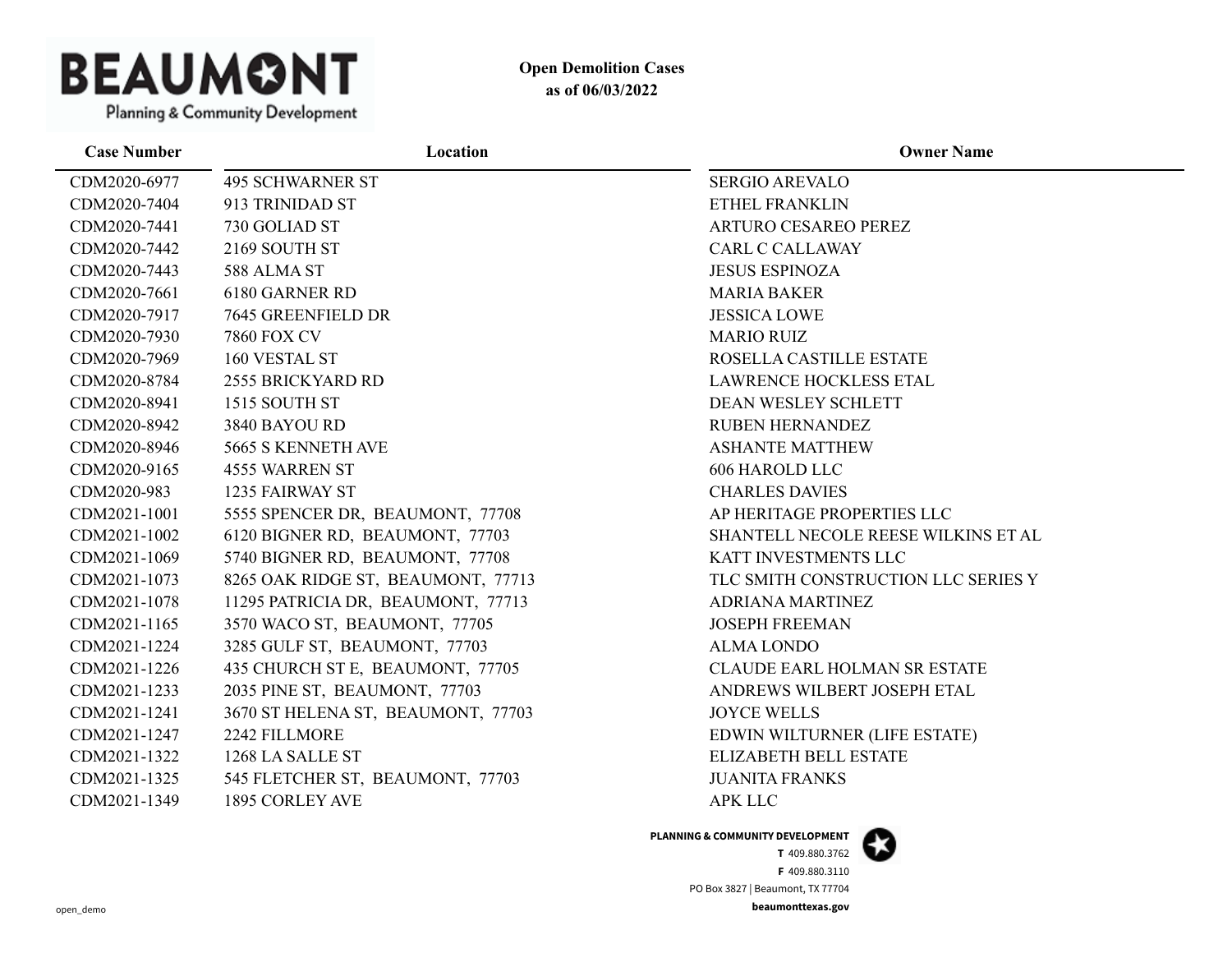

Planning & Community Development

| Location                              | <b>Owner Name</b>                       |
|---------------------------------------|-----------------------------------------|
| 3609 ST JAMES BLVD, BEAUMONT, 77705   | JOHNNIE B TAYLOR ET UX                  |
| 1315 CALDWELL AVE, BEAUMONT, 77703    | <b>MADIE J BARRY</b>                    |
| 5765 DUFF ST, BEAUMONT, 77706         | <b>AMIT GIRI</b>                        |
| 2332 EVALON AVE, BEAUMONT, 77702      | <b>JAMES D ELLER JR</b>                 |
| 7130 FRINT DR, BEAUMONT, 77705        | <b>NELLIE M PARKER</b>                  |
| 5770 LABELLE RD, BEAUMONT, 77705      | LORETTA NANNETTE PARKER                 |
| 3215 CORLEY ST, BEAUMONT, 77701       | <b>NELLIE DOTY</b>                      |
| 3451 GRAND ST, BEAUMONT, 77703        | ALLEN HAYES ESTATE                      |
| 2360 CALDER AVE, BEAUMONT, 77702      | HENRY A & SHARON G NORRIS               |
| 1495 PENNSYLVANIA ST, BEAUMONT, 77701 | <b>GERALD M LANE</b>                    |
| 8290 SAN BRUNO ST, BEAUMONT, 77708    | <b>LOAN THI TUYET DOAN</b>              |
| 1708 GRAND ST, BEAUMONT, 77703        | KATT INVESTMENTS LLC                    |
| 2475 TAYLOR ST, BEAUMONT, 77703       | <b>MELVIN LATHAM</b>                    |
| 2005 POPE ST, BEAUMONT, 77703         | VITA EQUITY LLC                         |
| 2695 ATLANTA AVE, BEAUMONT, 77701     | <b>ROSALYN BEVERLY</b>                  |
| 3965 AVENUE B                         | <b>JIM W &amp; BARBARA A DANIELS SR</b> |
| 3985 AVENUE B                         | JIM W & BARBARA A DANIELS SR            |
| 1370 PLUM                             | 713 RE LLC-SERIES 10-PLUM LLC           |
| 3330 DOGWOOD LN, BEAUMONT, 77703      | <b>LEROY HARRIS</b>                     |
| 860 ROBERTS ST, BEAUMONT, 77701       | ANTONIO VELAZQUEZ BETANCOURT            |
| 5695 INDIAN TRL                       | <b>MARGIE JONES</b>                     |
| 2240 HARRIOT ST                       | ANTONIO C FIGUEROA &                    |
| 710 SUNNYSIDE DR, BEAUMONT, 77707     | KYLE MACK CURLEY JR                     |
| 3298 BRANDON ST, BEAUMONT, 77705      | <b>EARL WALKER</b>                      |
| 3350 BENNETT RD                       | ALLEN TIMOTHY ANDREWS                   |
| 2645 HARRIOT                          | REBUILDING THE BLOCK LLC                |
| <b>3970 INEZ</b>                      | JIM W & BARBARA A DANIELS SR            |
| 6550 SPEER ST                         | <b>EDWARD J ROBERTS</b>                 |
| 7635 TRAM RD                          | <b>GRACIE M HOWARD ESTATE</b>           |
|                                       |                                         |

**PLANNING & COMMUNITY DEVELOPMENT**

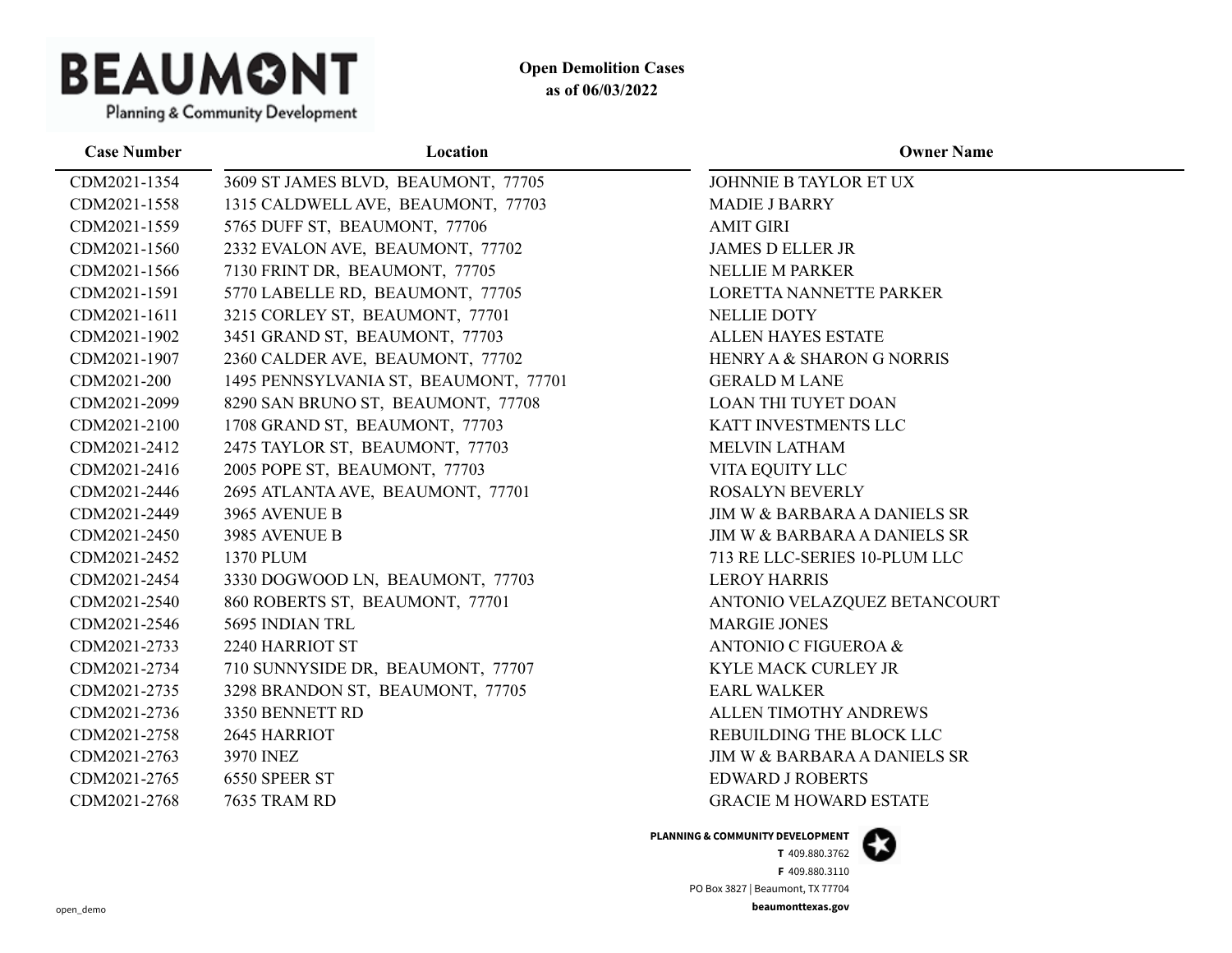

| Location                              | <b>Owner Name</b>                    |
|---------------------------------------|--------------------------------------|
| 3975 PARISH                           | DEUTSCHE BANK NATIONAL TRUST COMPANY |
| <b>1587 EUCLID AVE</b>                | EDWIN & GLADYS BARRUTIA              |
| 1345 DOUCETTE AVE                     | <b>MADIE J BARRY</b>                 |
| 1365 EVALON AVE                       | <b>URESA FORBES</b>                  |
| <b>812 SHERMAN ST</b>                 | <b>RAJANAE HARRIS</b>                |
| 1095 MAPLE ST                         | <b>JONES OCTAVIA ESTATE</b>          |
| 2695 CABLE AVE                        | <b>TERRY TRUST</b>                   |
| 3395 TALIAFERRO ST                    | <b>GOD ANOINTED HOUSE OF PRAYER</b>  |
| 2655 SABINE PASS AVE, BEAUMONT, 77701 | <b>MONICA LYNN GARRIET</b>           |
| 2798 SAN JACINTO ST                   | <b>SIDNEY WHITE JR</b>               |
| 1160 GOLIAD ST                        | <b>EZRA A MURRY ESTATE</b>           |
| 1040 GOLIAD ST, BEAUMONT, 77701       | <b>LEATONIA WELLS</b>                |
| 4070 HOUSTON ST                       | <b>DEBRA GILMORE</b>                 |
| 1200 LONG AVE, BEAUMONT, 77701        | FRED SOUTHWELL ESTATE                |
| 4220 5TH ST S, BEAUMONT, 77705        | <b>EARLIE VEXIE BLUIETT ESTATE</b>   |
| 2306 LINSON ST                        | <b>ELLA M MCGRIFF EST</b>            |
| 3810 LYNWOOD DR E, BEAUMONT, 77703    | MICHAEL S & JAMES M DEVILLIER        |
| 4565 STEELTON ST, BEAUMONT, 77703     | <b>LOIS A HARDY</b>                  |
| 320 MANNING ST                        | MARY E SCOTT ESTATE                  |
| 2855 VICTORIA ST, BEAUMONT, 77701     | <b>JAMES RILEY CORNETT</b>           |
| 2455 SOUTHERLAND ST                   | <b>MONICA DIXON</b>                  |
| 4530 WINSTON DR                       | <b>CAROLYN FRANKLIN</b>              |
| 1305 MADISON AVE                      | MADIE BARRY C/O JOHNNY BEATTY        |
| 1355 FULTON                           | <b>WALTER &amp; CLARISSA LEE</b>     |
| 355 MANNING ST                        | <b>DESTINY PATTERSON</b>             |
| 8375 OAK RIDGE ST                     | <b>SANDRA MALONE</b>                 |
| 2915 SAN JACINTO ST                   | <b>EVA G PAREDEZ ESTATE</b>          |
| 5760 BIGNER RD                        | ANDREW J GARRETT ESTATE              |
| 2095 FILLMORE ST                      | <b>VINCENT ZENN</b>                  |
|                                       |                                      |

**PLANNING & COMMUNITY DEVELOPMENT**

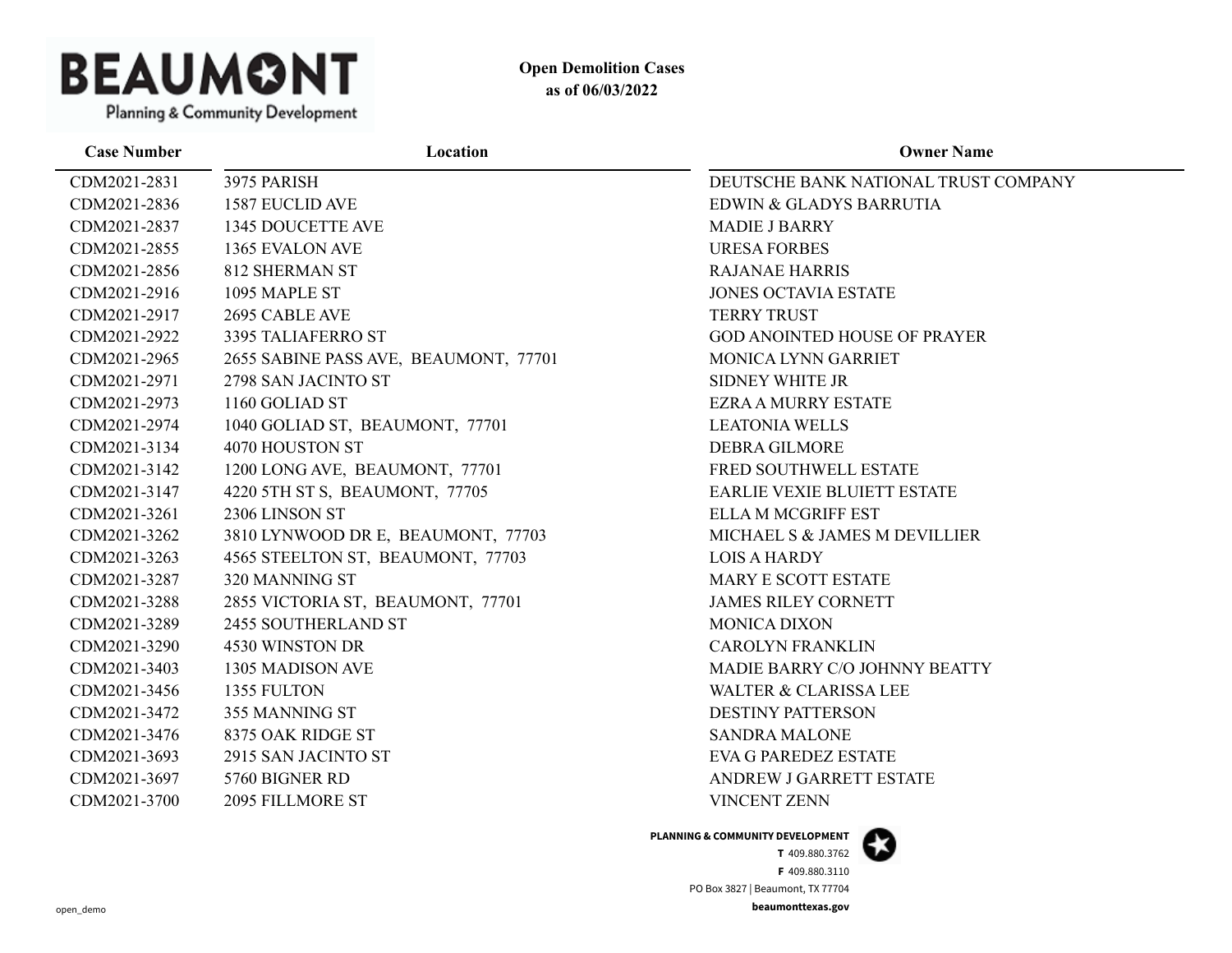

| <b>Case Number</b> | Location                                  | <b>Owner Name</b>                      |
|--------------------|-------------------------------------------|----------------------------------------|
| CDM2021-3704       | <b>614 PRINCE ST</b>                      | CINTHYA CAROLINA MATUTE SCAFE          |
| CDM2021-375        | <b>294 BERKSHIRE LN</b>                   | ABLK, LLC                              |
| CDM2021-378        | 348 GARLAND AVE                           | DEVONN G. BROWN, TRUSTEE               |
| CDM2021-3996       | 3505 MARIE ST                             | <b>JOSEPH CEASAR ET AL</b>             |
| CDM2021-4005       | 289 HAMPTON LN                            | PAK VENTURES LLC                       |
| CDM2021-4006       | <b>157 MONTCLAIR DR</b>                   | ALBERT H SR & JERRI WILLIAMS           |
| CDM2021-4026       | 1060 PIPKIN ST                            | <b>MEKA MCNEIL</b>                     |
| CDM2021-4027       | 1810 LELA ST, BEAU, 77705                 | <b>FRANK RELFORD</b>                   |
| CDM2021-4028       | 1865 OLLIE ST                             | <b>SHANNON MIRES</b>                   |
| CDM2021-4175       | 2190 HEGELE ST                            | <b>JESSIE FLENNARD</b>                 |
| CDM2021-4178       | 1720 WASHINGTON BLVD                      | ENOS A. OR ALICIA G. WILLIAMS          |
| CDM2021-4234       | 1390 GILBERT - REAR GARAGE APARTMENT ONLY | WADE & OFELIA COOK ESTATE              |
| CDM2021-4249       | 2235 HARRISON AVE                         | <b>BARRY JEPSON &amp; MARY DELL</b>    |
| CDM2021-4292       | 2680 AVENUE G, BEAUMONT, 77701            | HENRY K LODRIGE ESTATE                 |
| CDM2021-4293       | 3055 11TH ST, BEAUMONT, TX                | <b>LAWRENCE BALKA</b>                  |
| CDM2021-4295       | 2095 MONTROSE ST                          | <b>SUSAN LORRAINE ENDERLE MCFADDIN</b> |
| CDM2021-4296       | 3320 KIPLING DR                           | <b>HK FULLER</b>                       |
| CDM2021-432        | 11455 FOREST GLN, BEAUMONT, 77713         | <b>WILLIAM R GLAZE</b>                 |
| CDM2021-4353       | 8315 LAWRENCE DR                          | PAULINA JASSO                          |
| CDM2021-4363       | 5725 DOWNS RD                             | <b>JANIE M GILFORD</b>                 |
| CDM2021-4535       | 9515 WASHINGTON BLVD, BEAUMONT, 77707     | DANIEL W TREVINO                       |
| CDM2021-4663       | 5650 MEL SHA LN, BEAUMONT, 77705          | <b>ANITA HOLIDAY</b>                   |
| CDM2021-4664       | 5395 FAIRVIEW AVE                         | <b>DAVID WEST</b>                      |
| CDM2021-4665       | 990 BOYD ST, BEAUMONT, 77705              | RAYMOND STELLY JR.                     |
| CDM2021-4666       | 4795 PARK ST                              | CHARLIE JACKSON & DAMETRIA SIMPSON     |
| CDM2021-5402       | 2440 PRIMROSE ST, BEAUMONT, 77703         | <b>FLOYD STEVENS WILLIAMS</b>          |
| CDM2021-5407       | 3615 SCRANTON ST, BEAUMONT, 77703         | <b>JOSEPH M DOWNING SR ESTATE</b>      |
| CDM2021-5419       | 1935 LELA ST, BEAUMONT, 77705             | <b>DELORES B BOUDREAUX</b>             |
| CDM2021-5467       | <b>4020 USAN</b>                          | <b>GRANGER REGINALD</b>                |

**PLANNING & COMMUNITY DEVELOPMENT**

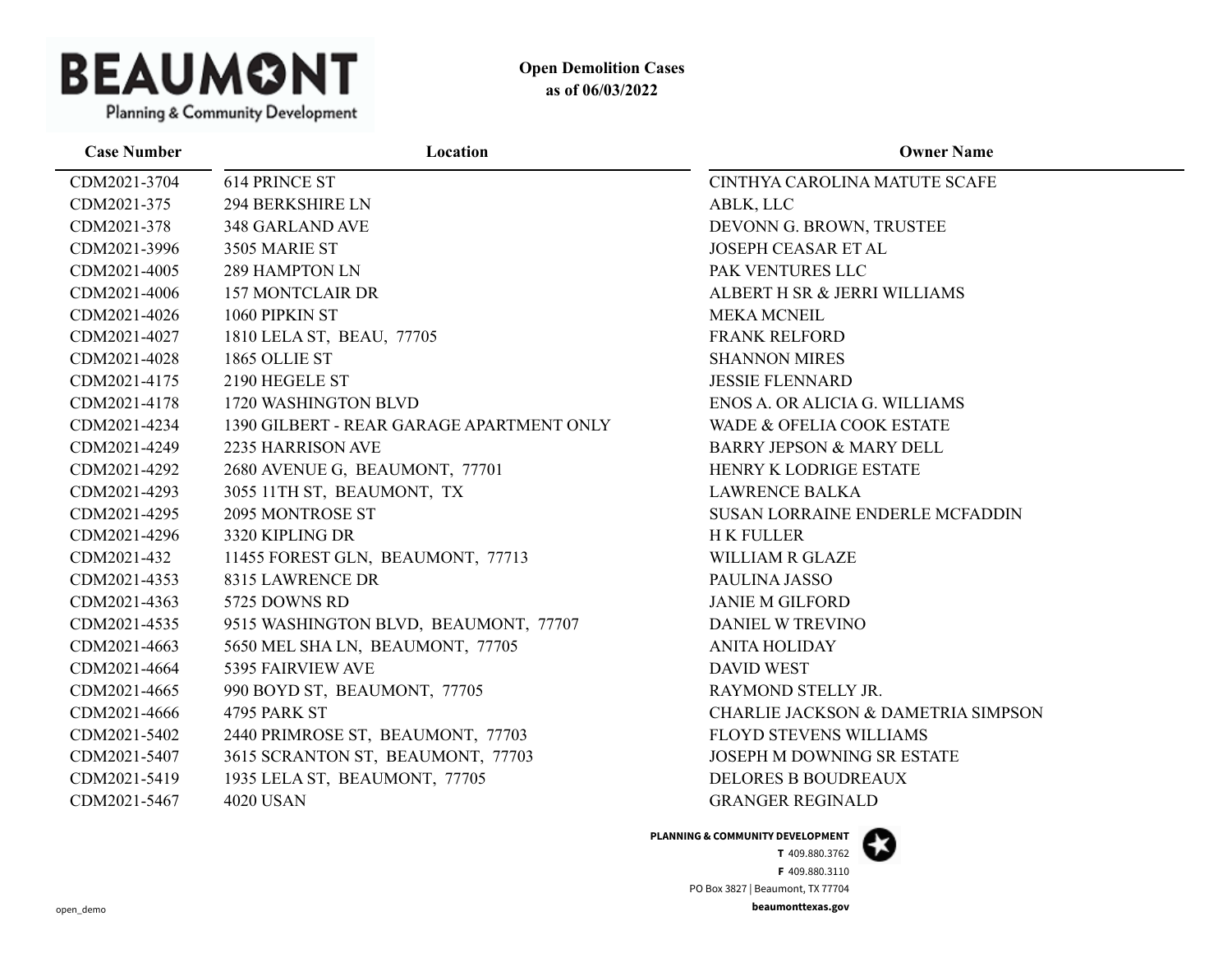

| <b>Case Number</b> | Location                            | <b>Owner Name</b>                |
|--------------------|-------------------------------------|----------------------------------|
| CDM2021-549        | 5290 ABILENE AVE                    | <b>BLAIN CHARLES ANTHONY</b>     |
| CDM2021-5511       | 1359 MAGNOLIA                       | PATRICIA STITTEM                 |
| CDM2021-5540       | 1210 HOUSTON ST, BEAUMONT, TX       | <b>MARIE FORWARD</b>             |
| CDM2021-5651       | 8465 FRAZIER                        | IAN R CULBERTSON                 |
| CDM2021-5730       | 3880 WACO                           | ROYAL JACQUO                     |
| CDM2021-5738       | 1725 MONTROSE ST, BEAUMONT, 77707   | <b>LOYCE FONTENOT</b>            |
| CDM2021-5740       | 1295 REYNOLDS RD, BEAUMONT, 77707   | <b>JAMES ANDREW SMITH</b>        |
| CDM2021-5749       | 2019 PECOS ST, BEAUMONT, TX         | WSW ENTERPRISES LLC              |
| CDM2021-5844       | 3614 EDMONDS AVE, BEAUMONT, TX      | <b>GEORGINE JOHNSON ESTATE</b>   |
| CDM2021-5849       | 2550 MILAM ST, BEAUMONT, TX         | <b>KIMBERLY PRICE</b>            |
| CDM2021-5873       | 1735 FAIRWAY                        | ANGEL FUND INC                   |
| CDM2021-5876       | 2898 FANNETT RD, BEAUMONT, 77705    | WALTER KYLES JR ET UX            |
| CDM2021-5957       | 2910 WILLARD ST, BEAUMONT, TX       | JOSEPH BODWIN ESTATE             |
| CDM2021-5959       | 1255 EUCLID AVE, BEAUMONT, TX       | <b>D R PROPS LLC</b>             |
| CDM2021-6034       | 1835 PRAIRIE                        | BETTY J BAKER (LIFE ESTATE)      |
| CDM2021-6038       | 2494 AVENUE F, BEAUMONT, TX         | ALFRED E SMITH ETAL              |
| CDM2021-6041       | 2229 LIBERTY AVE, BEAUMONT, TX      | <b>JOHN R ANTHONY</b>            |
| CDM2021-6043       | 6160 GARNER RD, BEAUMONT, TX        | PATRICIA RUTH LEMAIRE ESTATE     |
| CDM2021-6082       | 430 MANNING ST                      | PONCE GROUP, LLC                 |
| CDM2021-6107       | <b>680 PINCHBACK</b>                | <b>SANDRA KAY SANDERS</b>        |
| CDM2021-6108       | 1455 COTTONWOOD                     | <b>JAMES C SMITH LIFE ESTATE</b> |
| CDM2021-6109       | 7795 SAN DIEGO ST, BEAUMONT, 77708  | <b>ERMA CRUZ GARN</b>            |
| CDM2021-615        | 1850 S MAJOR DR                     | EVELYN PAULINE NUCHIA ESTATE     |
| CDM2021-626        | 1720 COTTONWOOD ST, BEAUMONT, 77703 | <b>MAINE B WASHINGTON</b>        |
| CDM2021-6265       | 3290 OGDEN AVE, BEAUMONT, TX        | <b>EARL WALKER</b>               |
| CDM2021-627        | 2254 LIBERTY AVE, BEAUMONT, 77701   | ANDRES RODRIGUEZ LOPEZ           |
| CDM2021-6277       | 4590 KENNETH AVE, BEAUMONT, TX      | DAVID JOSHUA GRAHAM              |
| CDM2021-6282       | 4615 FIELDWOOD LN, BEAUMONT, 77706  | J JESUS ZAMUDIO QUINTANAR        |
| CDM2021-6306       | 890 BOYD ST, BEAUMONT, 77705        | ROY LEE & BERTHA ADAMS           |

**PLANNING & COMMUNITY DEVELOPMENT**

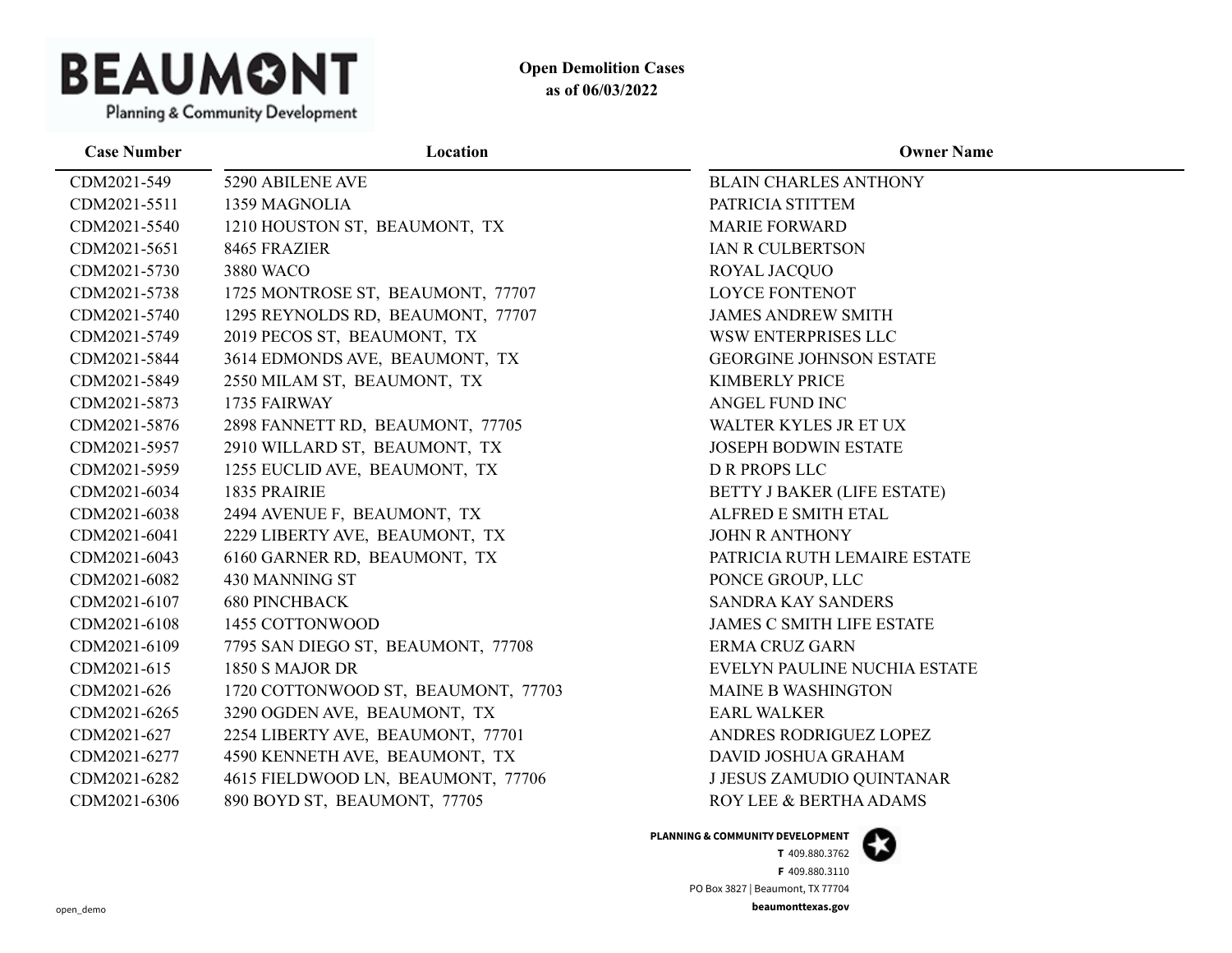

**Case Number Location Owner Name** CDM2021-6323 3360 OGDEN AVE, BEAUMONT, TX SARGSYAN GEVORG CDM2021-6381 1485 AVENUE G CHARLES E JOHNSON CDM2021-6419 592 2ND ST, BEAUMONT, 77701 SCHLETT STORAGE INC CDM2021-6430 3540 MCHALE ST, BEAUMONT, 77708 KORPAL REAL ESTATE HOLDINGS LLC CDM2021-6646 6630 FRINT DR, BEAUMONT, 77705 ROBERT STANLEY MODE CDM2021-6679 5290 IDYLWOOD ST, BEAUMONT, TX JACQUELINE AGUILAR CDM2021-6682 5395 WILSHIRE AVE, BEAUMONT, TX GOLDEN TRIANGLE INVESTMENTS LP CDM2021-6703 4220 FONVILLE AVE, BEAUMONT, TX WALTER W BURTON CDM2021-6704 2375 EUCLID ST, BEAUMONT, TX MOUNT CARMEL BAPTIST CHURCH CDM2021-6805 2655 EUCLID ST, BEAUMONT, TX JIMMY WHEATON ESTATE CDM2021-6835 682 E LAVACA ST, BEAUMONT, 77705 DENZELL ROCHELLE CDM2021-6838 4520 IRONTON AVE, BEAUMONT, TX VALERIA RILEY CDM2021-6841 1675 CHURCH ST LECESS DOUCET CDM2021-6856 3805 ELOISE 3805 ELOISE SUNNAISON KEVIN J WILSON CDM2021-6920 3220 LAMPASSAS ST, BEAUMONT, TX MELVIN BLOCK CDM2021-697 2970 VICTORIA ST, BEAUMONT, 77701 GREGORY BOOKER CDM2021-6971 886 GOLIAD ST, BEAUMONT, TX ARTURO & YOLANDA PEREZ CDM2021-7001 3455 MAIDA RD, BEAUMONT, TX DAN T JOHNSON CDM2021-7009 4095 W LYNWOOD DR, BEAUMONT, TX TAMMIE DENISE HARRIS CDM2021-704 1195 AMARILLO ST, BEAUMONT, 77701 BARBI KAY VOIGHT CDM2021-705 4295 STEELTON JENNIFER ARIAS CDM2021-708 5270 ABILENE AVE, BEAU, 77703 HARVINBER SINGH CDM2021-7133 4230 MAGNOLIA AVE, BEAUMONT, TX CALVIN SPIKES CDM2021-7172 1545 AVENUE F, BEAUMONT, TX DANIEL DEWITT CDM2021-7174 2110 FOCH ST, BEAUMONT, TX ROBOCA REAL PROPERTIES LLC CDM2021-7192 1580 AVENUE G, BEAUMONT, TX ANTONIO C. FIGUEROA & CDM2021-7195 2395 LELA ST, BEAUMONT, TX SHAWNA POWELL GAINES ET AL CDM2021-7434 455 JEANETTE ST, BEAUMONT, TX ERNESTINE FENNELL ET AL CDM2021-7439 3904 OGDEN AVE, BEAUMONT, TX EAGLE POINT ACQUISITIONS LLC

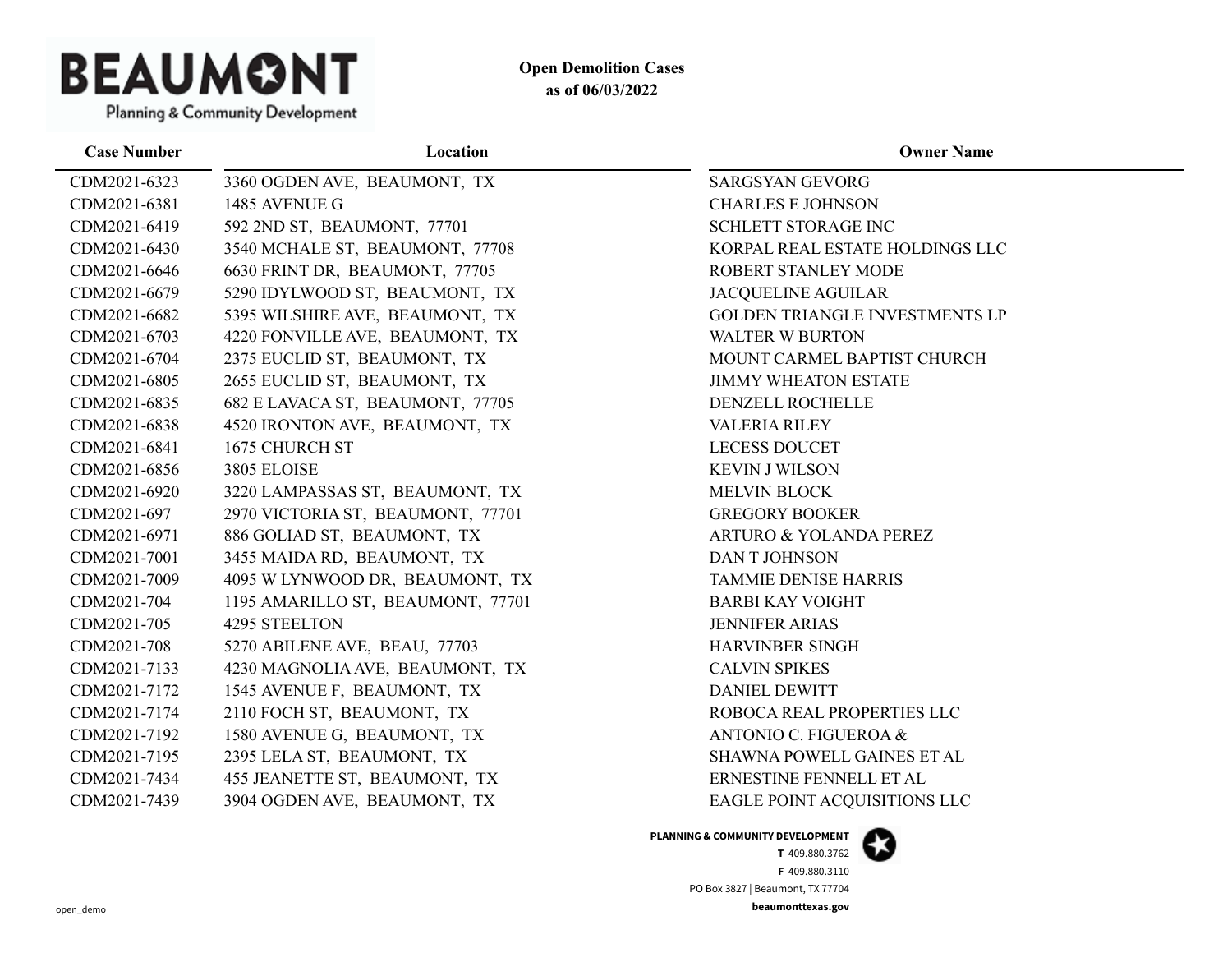

| <b>Case Number</b> | Location                           | <b>Owner Name</b>                        |
|--------------------|------------------------------------|------------------------------------------|
| CDM2021-7440       | <b>340 E THREADNEEDLE</b>          | <b>MARCO LICON</b>                       |
| CDM2021-7552       | 3438 ST JAMES BLVD, BEAUMONT, TX   | <b>EDNA LANDRY ESTATE</b>                |
| CDM2021-757        | 2935 LAUREL ST, BEAUMONT, 77702    | <b>RUTHIE WILSON ESTATE</b>              |
| CDM2021-7609       | 4355 JEANETTE ST, BEAUMONT, 77703  | MICHAEL BARNES                           |
| CDM2021-7615       | 2485 MAGNOLIA                      | <b>JAMES RODNEY CALLAS</b>               |
| CDM2021-7655       | 9805 PHELAN BLVD, BEAUMONT, TX     | NANCY JANE WARE                          |
| CDM2021-7672       | 2545 DOGWOOD LN, BEAUMONT, TX      | <b>TERRY TRUST</b>                       |
| CDM2021-7673       | 2770 DOGWOOD LN, BEAUMONT, TX      | <b>JAMES RODNEY CALLAS</b>               |
| CDM2021-7699       | 3955 LYDIA ST, BEAUMONT, 77705     | ETHEL FRANKLIN                           |
| CDM2021-7839       | 4105 CONGRESS AVE, BEAUMONT, 77705 | <b>RUTH H BREAUX</b>                     |
| CDM2021-7840       | 1370 W LAVACA ST, BEAUMONT, TX     | <b>MERVIN DOUGLAS</b>                    |
| CDM2021-785        | 3265 BRANDON ST, BEAUMONT, 77705   | CHRISTOPHER & DELORIS THOMAS             |
| CDM2021-786        | 3720 ECTOR AVE, BEAUMONT, 77705    | TILFORD L BENNETT                        |
| CDM2021-7867       | 995 COTTONWOOD                     | KENNETH RUBEN SR                         |
| CDM2021-792        | 2290 ORANGE AVE                    | <b>HARVEY JACKSON</b>                    |
| CDM2021-7990       | 4810 STEELTON ST, BEAUMONT, TX     | <b>JOSEFINA TREJO</b>                    |
| CDM2021-7991       | 4970 WALES DR, BEAUMONT, TX        | <b>LUU TAN</b>                           |
| CDM2021-7994       | 5840 PICADILLY LN, BEAUMONT, TX    | <b>SAMUEL LEVINE JR</b>                  |
| CDM2021-7995       | 7615 TRAM RD, BEAUMONT, TX         | ETHEL CORBIN ESTATE                      |
| CDM2021-8007       | 8270 SAN BRUNO ST, BEAUMONT, TX    | VAN O CLIFTON ESTATE                     |
| CDM2021-8011       | 630 PRINCE ST, BEAUMONT, TX        | US BANK TRUST N A                        |
| CDM2021-8057       | 2195 MAGNOLIA AVE, BEAUMONT, 77703 | <b>IRMA NOURETTE CONDON ESTATE</b>       |
| CDM2021-8114       | 1090 CALDWELL AVE, BEAUMONT, 77703 | <b>SEVERINO FAMILY LLC</b>               |
| CDM2021-8126       | 8285 OAK RIDGE ST, BEAUMONT, TX    | TLC SMITH CONSTRUCTION LLC SERIES Y      |
| CDM2021-8129       | 3504 EDMONDS AVE, BEAUMONT, TX     | <b>FLORA DURGAN ESTATE</b>               |
| CDM2021-8132       | 3335 GLENWOOD AVE, BEAUMONT, TX    | ALBERTA ALFRED-HILL                      |
| CDM2021-8133       | 3240 ST JAMES BLVD, BEAUMONT, TX   | GREATER GRACE TEMPLE MINISTRIES BEAUMONT |
| CDM2021-8136       | 1985 HEBERT                        | SHEILA ANN RIDEAU ESTATE                 |
| CDM2021-8185       | 3040 TERRELL AVE, BEAUMONT, TX     | <b>FRANCISCO C SIFUENTES &amp;</b>       |

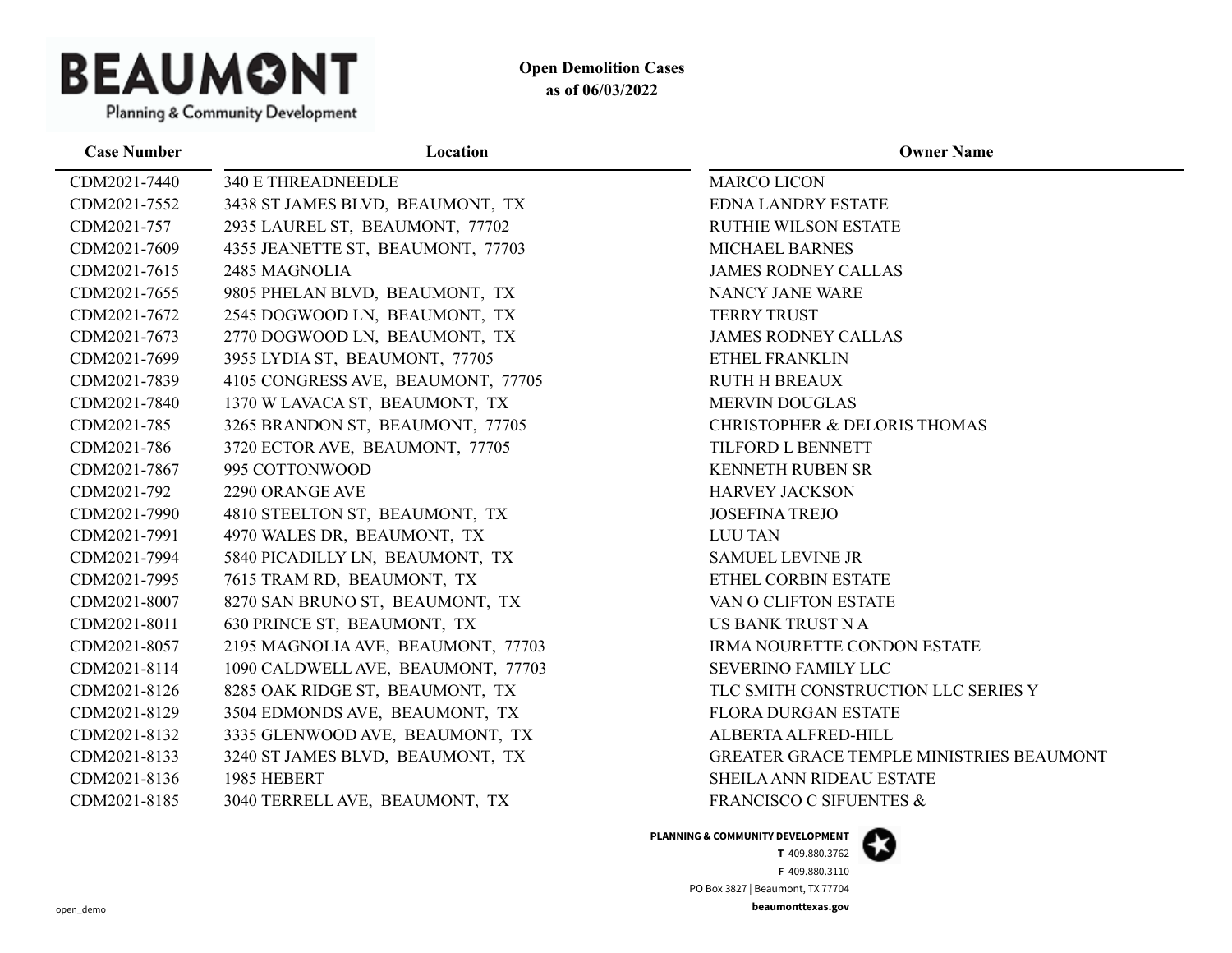

| <b>Case Number</b> | Location                              | <b>Owner Name</b>                   |
|--------------------|---------------------------------------|-------------------------------------|
| CDM2021-8187       | 3280 ELINOR ST, BEAUMONT, TX          | <b>MILTON HOWARD</b>                |
| CDM2021-8193       | 1875 MAGNOLIA AVE, BEAUMONT, TX       | <b>ARLETHA ARTIS</b>                |
| CDM2021-8308       | 8545 PHELAN BLVD, BEAUMONT, TX        | <b>GARY ROBBINS</b>                 |
| CDM2021-8328       | 5155 SEALE RD, BEAUMONT, TX           | <b>GEORGE DANIELS</b>               |
| CDM2021-8336       | 6850 CONCORD RD, BEAUMONT, TX         | EVELIO HERNANDEZ                    |
| CDM2021-8337       | 295 E DELAWARE ST, BEAUMONT, TX       | LENA C WOMACK ALLISON               |
| CDM2021-8338       | 824 CATALPA ST, BEAUMONT, TX          | LILLIE MAE MOSLEY ESTATE            |
| CDM2021-836        | 750 SHELL ST, BEAUMONT, 77705         | <b>MAHAVIR HOLDINGS LLC</b>         |
| CDM2021-8413       | 4150 GOLIAD ST, BEAUMONT, TX          | <b>GUY LANDRY JR</b>                |
| CDM2021-870        | 7190 CLICK DR, BEAUMONT, 77708        | <b>BRANDON GUIDRY</b>               |
| CDM2021-874        | 3502 ST JAMES BLVD, BEAUMONT, 77705   | <b>JOHNNIE B TAYLOR</b>             |
| CDM2021-882        | 765 POLLARD ST - BUYOUT PROGRAM       | MARGARITO NAVARNO GUERRERO          |
| CDM2021-884        | 625 POLLARD ST, BEAUMONT, 77703       | <b>CALVIN LOPEZ ETAL</b>            |
| CDM2021-885        | 735 E LA SALLE                        | <b>AMERBIZ LLC</b>                  |
| CDM2021-886        | 8345 OAK RIDGE ST, BEAUMONT, 77713    | TLC SMITH CONSTRUCTION LLC SERIES Y |
| CDM2021-925        | 285 MANNING ST - BUYOUT PROGRAM       | <b>CONTRESIA RICHARDS</b>           |
| CDM2021-931        | 155 WREN WAY, BEAUMONT, 77707         | MARK K STENIUS ET UX                |
| CDM2021-944        | 695 SHELL ST, BEAUMONT, 77705         | <b>CASTILLO EPI</b>                 |
| CDM2021-945        | 807 W VIRGINIA ST, BEAUMONT, 77705    | ROBBYE LYNN FLURRY                  |
| CDM2021-948        | 3930 BOWEN DR, BEAUMONT, 77708        | <b>ANTHONY HOLMAN SR</b>            |
| CDM2021-999        | 2205 IVES ST, BEAUMONT, 77703         | FRANK BERNARD BROUSSARD             |
| CDM2022-1024       | 2198 IRVING AVE, BEAUMONT, 77701      | <b>REGINALD EAGLIN</b>              |
| CDM2022-1037       | 2890 WESTMORELAND ST, BEAUMONT, 77705 | <b>SIDNEY WHITE JR</b>              |
| CDM2022-1039       | 2450 GLADYS AVE, BEAUMONT, 77702      | <b>GLENN R WATZ</b>                 |
| CDM2022-1064       | 4615 LANARK LN, BEAUMONT, TX          | KATT INVESTMENTS LLC                |
| CDM2022-1066       | 2440 GLADYS AVE, BEAUMONT, TX         | BENTSEN SEVEN LLC                   |
| CDM2022-1095       | 1710 SARAH ST, BEAUMONT, 77705        | <b>LAURA J GUILLORY</b>             |
| CDM2022-1104       | 1040 EARL ST, BEAUMONT, TX            | KATT INVESTMENTS LLC                |
| CDM2022-1137       | 1165 GOLIAD ST, BEAUMONT, TX          | WEST HOBBY INC                      |

#### **PLANNING & COMMUNITY DEVELOPMENT**

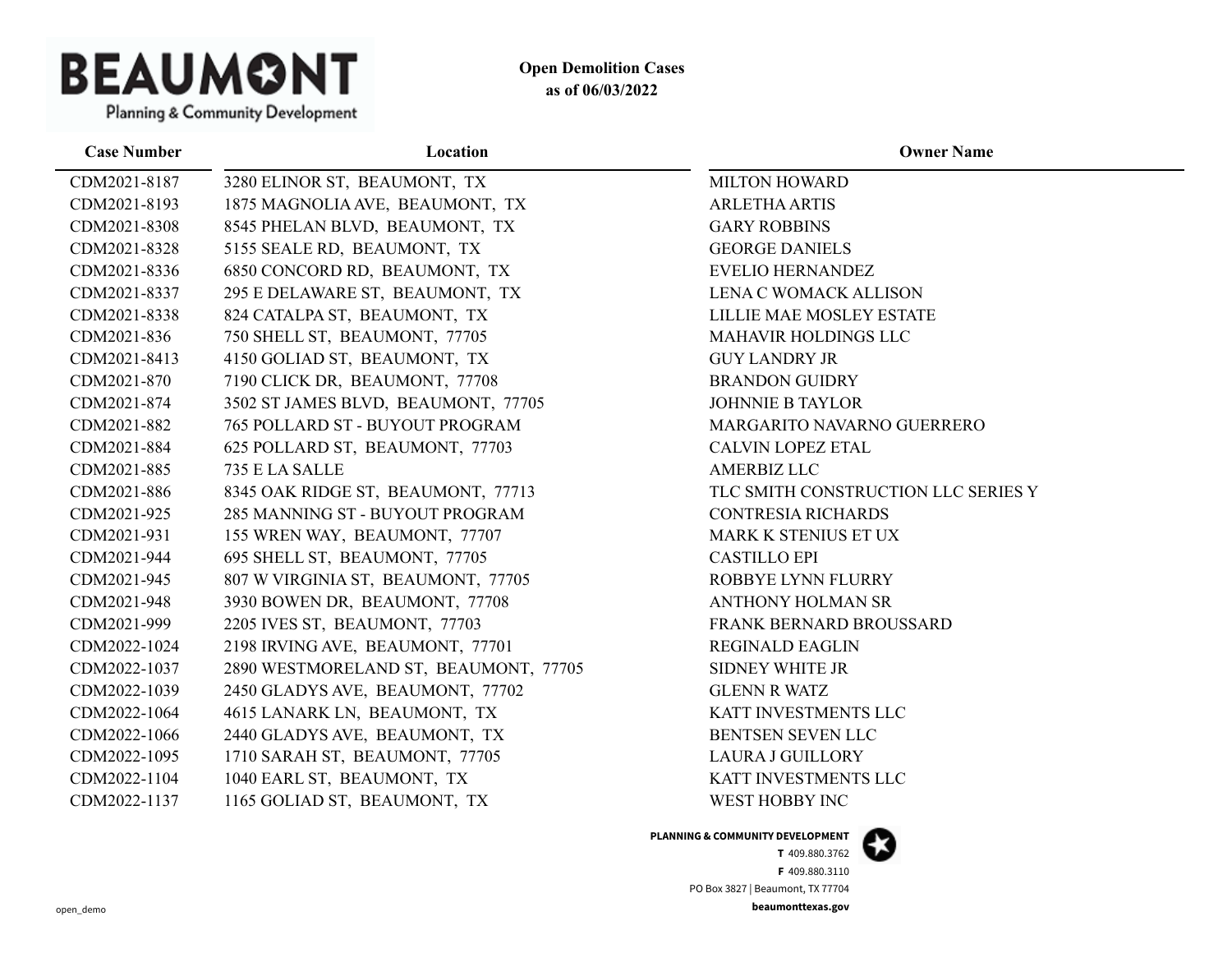

**Case Number Location Owner Name** CDM2022-1154 2005 GLASSHOUSE ST, BEAUMONT, TX TYLER LOUIS MARKQUEL IV CDM2022-1157 1755 TULANE ST, BEAUMONT, TX HARRIETT SIGUR CDM2022-1265 2495 PRIMROSE ST, BEAUMONT, TX HUBERT WILSON CDM2022-1270 1094 AMARILLO ST, BEAUMONT, TX RICHARD & ANNA HEARTFIELD CDM2022-1273 2950 EMILE ST, BEAUMONT, TX RAMIO S & MAGDALENA RODRIGUEZ CDM2022-1274 4250 CADILLAC DELORES & JOSEPH ARCENEAUX ESTATE CDM2022-1404 4160 BETHLEHEM AVE, BEAUMONT, TX TAX EASE FUNDING 2016-1 REO LLC CDM2022-1417 2345 HEGELE ST, BEAUMONT, TX DAVID WAYNE ZACHAIRE CDM2022-1421 2025 LEIPER ST, BEAUMONT, TX BROWN LOTTIE B & FREDDIE LEE BROWN ESTATE CDM2022-1530 3435 KENWOOD DR, BEAUMONT, TX LESTER C SMITH CDM2022-1534 1266 VAN BUREN ST, BEAUMONT, TX AMOS CHAMBERS ETUX DECEASED CDM2022-1537 1340 FULTON AVE, BEAUMONT, TX VIVIAN WILLIAMS ESTATE CDM2022-157 3120 TIMBERWOOD LN, BEAUMONT, TX FRED W & MARTHA SCHUSTER CDM2022-1580 5070 BIGNER RD, BEAUMONT, TX ROBERT PRYOR CDM2022-161 4469 DALLAS AVE, BEAUMONT, TX MICHAEL SCOTT CDM2022-1626 2272 PIERCE ST, BEAUMONT, 77703 A K HASAN ESTATE CDM2022-1627 2347 TAYLOR ST, BEAUMONT, 77703 JAIMES NEYDI V URIBE CDM2022-163 4290 MAIDA RD, BEAUMONT, 77708 BOBBIE JEAN MAZZOLA CDM2022-1750 7802 JACKSON RD, BEAUMONT, TX VICK NELSON FAMILY PARTNERS LP CDM2022-1754 3980 ROTHWELL ST, BEAUMONT, TX JAMES E GARNER CDM2022-1839 4015 REED ST, BEAUMONT, 77705 GARNER J E % SHIRLEY RICHARDS CDM2022-184 3116 BOLIVAR ST, BEAUMONT, TX PERRY & IVORY W CELESTINE CDM2022-1940 1625 TULANE ST, BEAUMONT, 77703 HAYWARD DARRELL L ET AL CDM2022-1941 3645 MAGNOLIA AVE, BEAUMONT, TX TERRY HORACE JR CDM2022-2 2917 PENNSYLVANIA YOLANDA WELFORD CDM2022-2037 3555 ST JAMES BLVD, BEAUMONT, TX THOMAS P LOUIS CDM2022-2072 1685 BROOKLYN ST, BEAUMONT, TX QUINCY IRIS MARIE WILLIAMS CDM2022-2079 1104 SHERMAN ST, BEAUMONT, 77701 TILLMAN'S BAR-B-QUE PIT INC CDM2022-2084 2296 VICTORIA ST, BEAUMONT, TX REYNA JESUS CRUZ, RIVERA ERIKA CRUZ

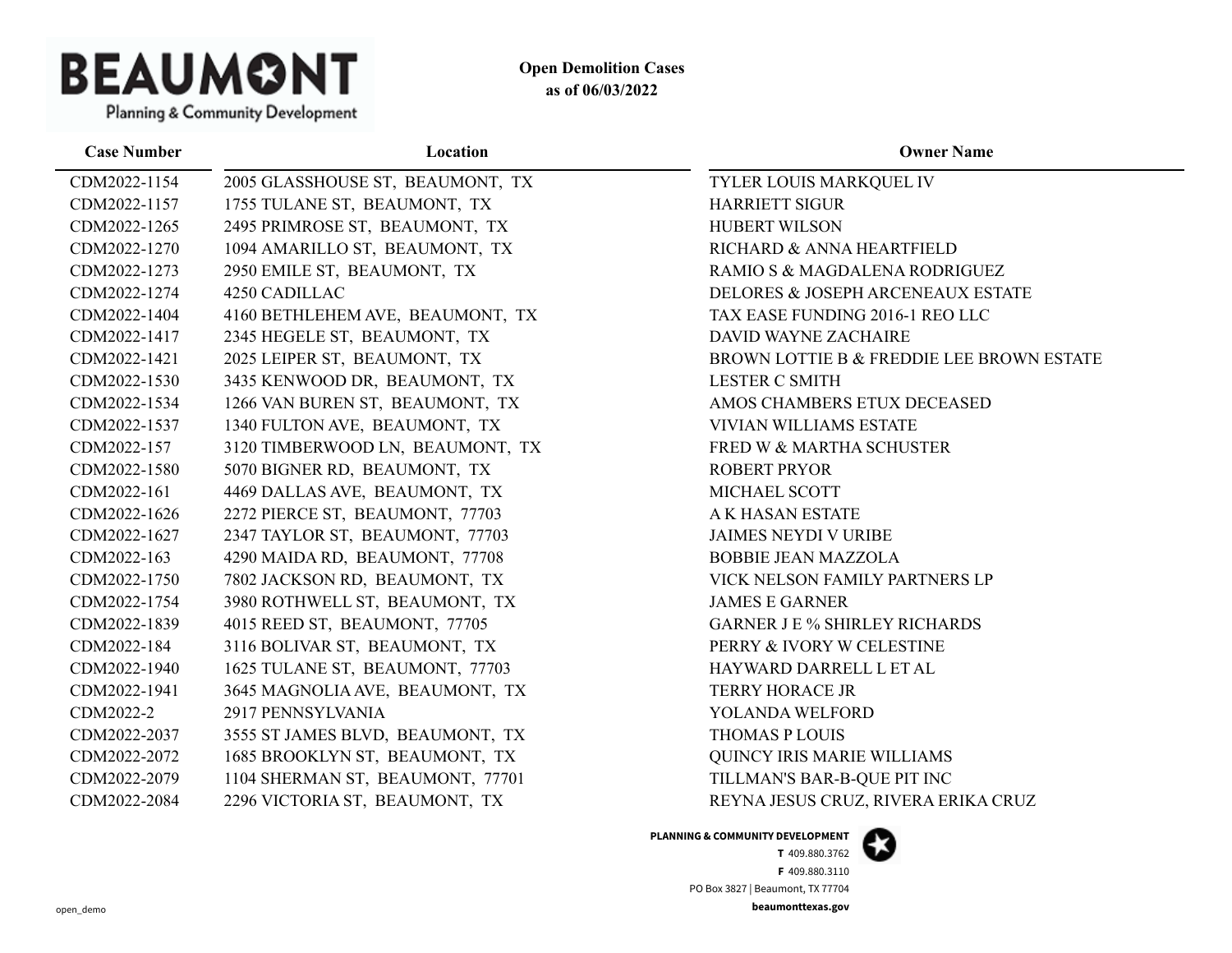

| <b>Case Number</b> | Location                           | <b>Owner Name</b>                                 |
|--------------------|------------------------------------|---------------------------------------------------|
| CDM2022-2092       | 3490 TEXAS AVE, BEAUMONT, 77703    | <b>BURLEIGH LILLIAN ESTATE % SHERMAN BURLEIGH</b> |
| CDM2022-213        | 10055 PHELAN BLVD, BEAUMONT, 77706 | <b>DANA LEE ADAMS ESTATE</b>                      |
| CDM2022-214        | 5253 DOWNS RD, BEAUMONT, 77705     | CHRISTOPHER JERMAINE FONTENOT                     |
| CDM2022-2176       | 3665 MAGNOLIA AVE, BEAUMONT, TX    | <b>LOCKINGS ELTON R</b>                           |
| CDM2022-218        | 4415 PRADICE ST, BEAUMONT, TX      | MITCHELL POLIDORE ADINA                           |
| CDM2022-2188       | 645 LEE ST, BEAUMONT, 77701        | <b>SHELANDER MEL W</b>                            |
| CDM2022-219        | 2405 TERRELL AVE, BEAUMONT, TX     | <b>GWENDOLYN SCOTT</b>                            |
| CDM2022-2281       | 1080 11TH ST S, BEAUMONT, 77701    | LEJEUNE ROBERT L & PRISCILLINE F LEJEUNE          |
| CDM2022-2291       | 695 DIXIE DR, BEAUMONT, 77707      | SMITH BEATRICE M ESTATE                           |
| CDM2022-2302       | 4170 IRONTON AVE, BEAUMONT, TX     | SMITH ROBERT & CLAUDETTE (CD)                     |
| CDM2022-2327       | 380 E SIMMONS ST, BEAUMONT, TX     | <b>GILL LATASHA</b>                               |
| CDM2022-2377       | 5249 SUNSET ST, BEAUMONT, TX       | PALM SPRINGS LAKES PROPERTIES LLC                 |
| CDM2022-2378       | 5360 SUNSET ST, BEAUMONT, TX       | <b>ALVIN LEDAY SR</b>                             |
| CDM2022-2380       | 5370 SUNSET ST, BEAUMONT, TX       | PATRICIA ANN G PEREZ                              |
| CDM2022-2396       | 5490 TYRRELL PARK                  | <b>JOHN F BRASFIELD</b>                           |
| CDM2022-2397       | 4545 LAREDO                        | WZY INVESTMENTS SERIES LLC-SERIES 4545            |
| CDM2022-240        | 5320 SEALE RD, BEAUMONT, TX        | <b>DERRY RUTH</b>                                 |
| CDM2022-243        | <b>1185 ELGIE</b>                  | <b>JEWELL KIRK</b>                                |
| CDM2022-2435       | 2740 TANNIS ST, BEAUMONT, TX       | <b>DENNIS CLEAVER</b>                             |
| CDM2022-245        | 998 VAN BUREN ST, BEAUMONT, TX     | ROSANNE GRAHAM                                    |
| CDM2022-2552       | 2930 SABINE PASS AVE, BEAUMONT, TX | <b>SLYVANIA NORMAND</b>                           |
| CDM2022-2557       | 5395 SUNSET ST, BEAUMONT, TX       | <b>JANICE S EARL (LIFE ESTATE)</b>                |
| CDM2022-2569       | 530 E SIMMONS ST, BEAUMONT, TX     | ELLIS COLEMAN % JUDY OLIVER                       |
| CDM2022-257        | 5210 CONCORD                       | LUTHER GARY & ELIZABETH LOUISE SIMMONS            |
| CDM2022-2570       | 590 E SIMMONS ST, BEAUMONT, TX     | <b>JAMES &amp; MARY BENOIT</b>                    |
| CDM2022-258        | 2625 GOLIAD ST, BEAUMONT, 77701    | MYRTLE JANETT HAWKINS                             |
| CDM2022-260        | 580 BROCKMAN ST, BEAUMONT, TX      | <b>ALVINEE JOHNSON</b>                            |
| CDM2022-261        | 4445 BRANDON AVE, BEAUMONT, TX     | <b>CALVIN G WALKER</b>                            |
| CDM2022-2640       | 2530 E LUCAS DR, BEAUMONT, TX      | <b>E-ADVANTAGE INC</b>                            |
|                    |                                    |                                                   |

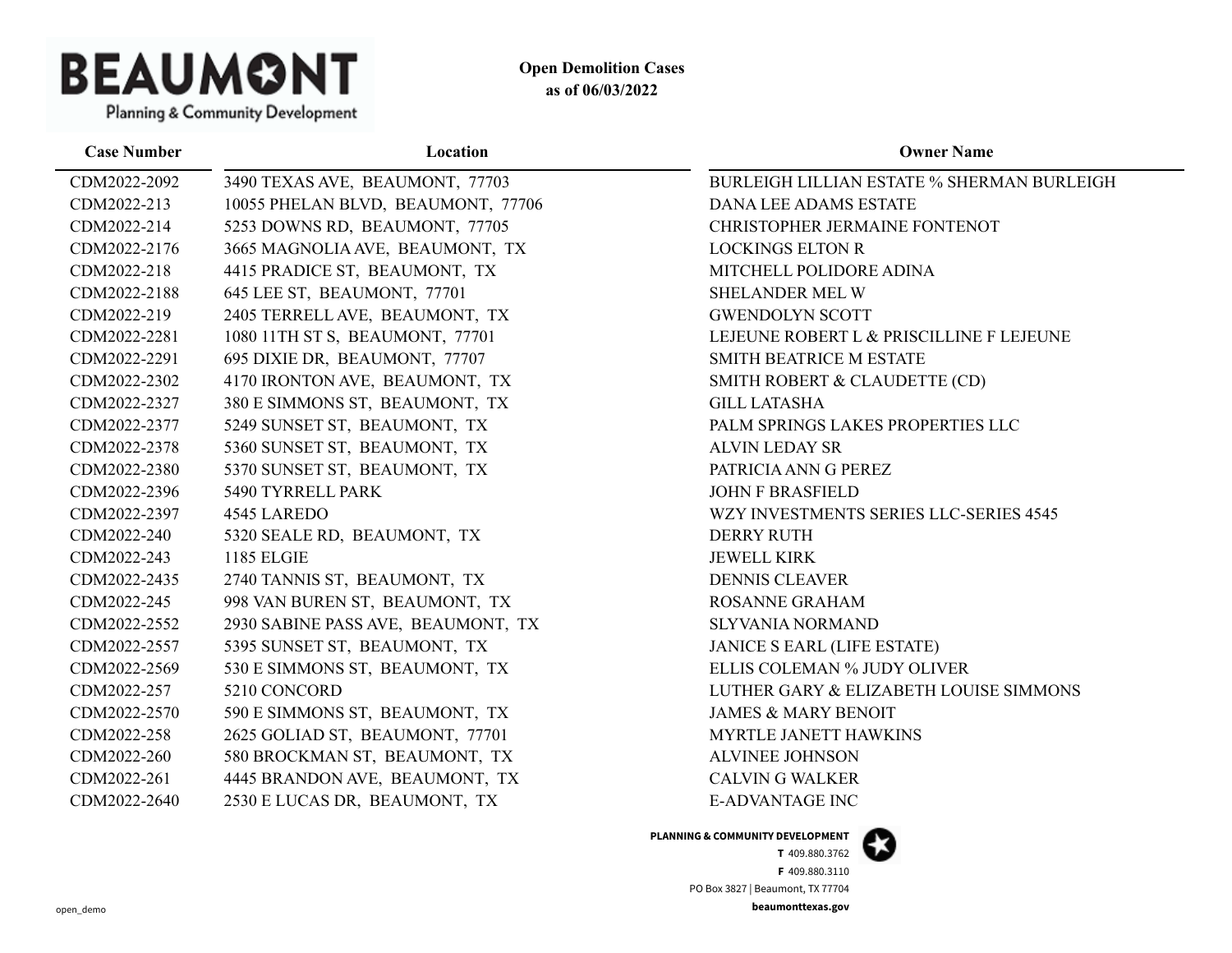

| <b>Case Number</b> | Location                           | <b>Owner Name</b>                            |
|--------------------|------------------------------------|----------------------------------------------|
| CDM2022-2648       | <b>2075 NORA</b>                   | <b>LEWIS KENNETH</b>                         |
| CDM2022-2652       | 2185 W Virginia St                 | JOHNSON TOMMIE LEE SR                        |
| CDM2022-2654       | 2960 SABINE PASS AVE, BEAUMONT, TX | <b>AUSTIN RUBY MARIE ETAL</b>                |
| CDM2022-2656       | <b>1045 GRANT</b>                  | MITCHELL LUKE E                              |
| CDM2022-2672       | 2750 TANNIS ST, BEAUMONT, TX       | <b>BERNARD JAMES</b>                         |
| CDM2022-2673       | 490 LETHIA ST, BEAUMONT, TX        | PARKER TIFFANY                               |
| CDM2022-2723       | 2665 EUCLID ST, BEAUMONT, TX       | <b>DORETHA LOEB</b>                          |
| CDM2022-2728       | 3805 HIGHLAND AVE, BEAUMONT, 77705 | DIAMANTIS INVESTIMENTS LLC                   |
| CDM2022-2734       | 2695 LINSON ST, BEAUMONT, TX       | <b>CALVIN SPIKES</b>                         |
| CDM2022-2764       | 6955 GUESS RD, BEAUMONT, 77708     | DOROTHY J & JOHN H WILSON ESTATE             |
| CDM2022-2798       | 4220 GOLIAD ST, BEAUMONT, TX       | FRANK SHYNETT                                |
| CDM2022-2838       | 5710 BIGNER RD, BEAUMONT, TX       | <b>KENNETH WILLIAMS</b>                      |
| CDM2022-2842       | 4175 EL PASO ST, BEAUMONT, 77703   | <b>GEORGE O ADAMS</b>                        |
| CDM2022-289        | 590 NOLAN ST, BEAUMONT, TX         | MCKINLEY OWENS                               |
| CDM2022-2988       | 512 CHURCH                         | <b>MELVIN ADDERTON JR</b>                    |
| CDM2022-3093       | 4645 HIGHLAND AVE, BEAUMONT, TX    | <b>CHRISTOPHER L LEDAY</b>                   |
| CDM2022-3131       | 3740 PARK ST, BEAUMONT, TX         | <b>CALVIN SPIKES</b>                         |
| CDM2022-3133       | 1310 ELGIE ST, BEAUMONT, TX        | <b>CALVIN SPIKES</b>                         |
| CDM2022-321        | 2565 WASHINGTON BLVD, BEAUMONT, TX | <b>BIANCA VIVIAN BROCK</b>                   |
| CDM2022-322        | 1445 PRAIRIE AVE, BEAUMONT, TX     | RAMON AGUILAR HERNANDEZ                      |
| CDM2022-323        | 1190 CAMPUS ST, BEAUMONT, TX       | KORPAL REAL ESTATE HOLDINGS LLC              |
| CDM2022-326        | 708 CAMPUS ST, BEAUMONT, TX        | ALAN CRAMER INVESTMENTS INC                  |
| CDM2022-353        | 2415 EUCLID ST, BEAUMONT, TX       | <b>WILLIE BOSTIC</b>                         |
| CDM2022-354        | 2625 EUCLID ST, BEAUMONT, TX       | RICKIE SPAIN & LUGENIA HILL & CHERYL L SPAIN |
| CDM2022-358        | 2250 RUSK ST, BEAUMONT, TX         | DARNELL JENKINS % ARNEZ WASHINGTON           |
| CDM2022-371        | 3910 ST HELENA ST, BEAUMONT, TX    | <b>BONNIE &amp; JERRY SMITH</b>              |
| CDM2022-375        | 2350 ANGELINA ST, BEAUMONT, TX     | RONALD GILES ET UX                           |
| CDM2022-4          | 1495 FLORIDA AVE W, BEAUMONT, TX   | <b>LENORE BURTON</b>                         |
| CDM2022-44         | 3035 W LUCAS DR, BEAUMONT, TX      | <b>ACRESS TEXAS I LLC</b>                    |

**PLANNING & COMMUNITY DEVELOPMENT**

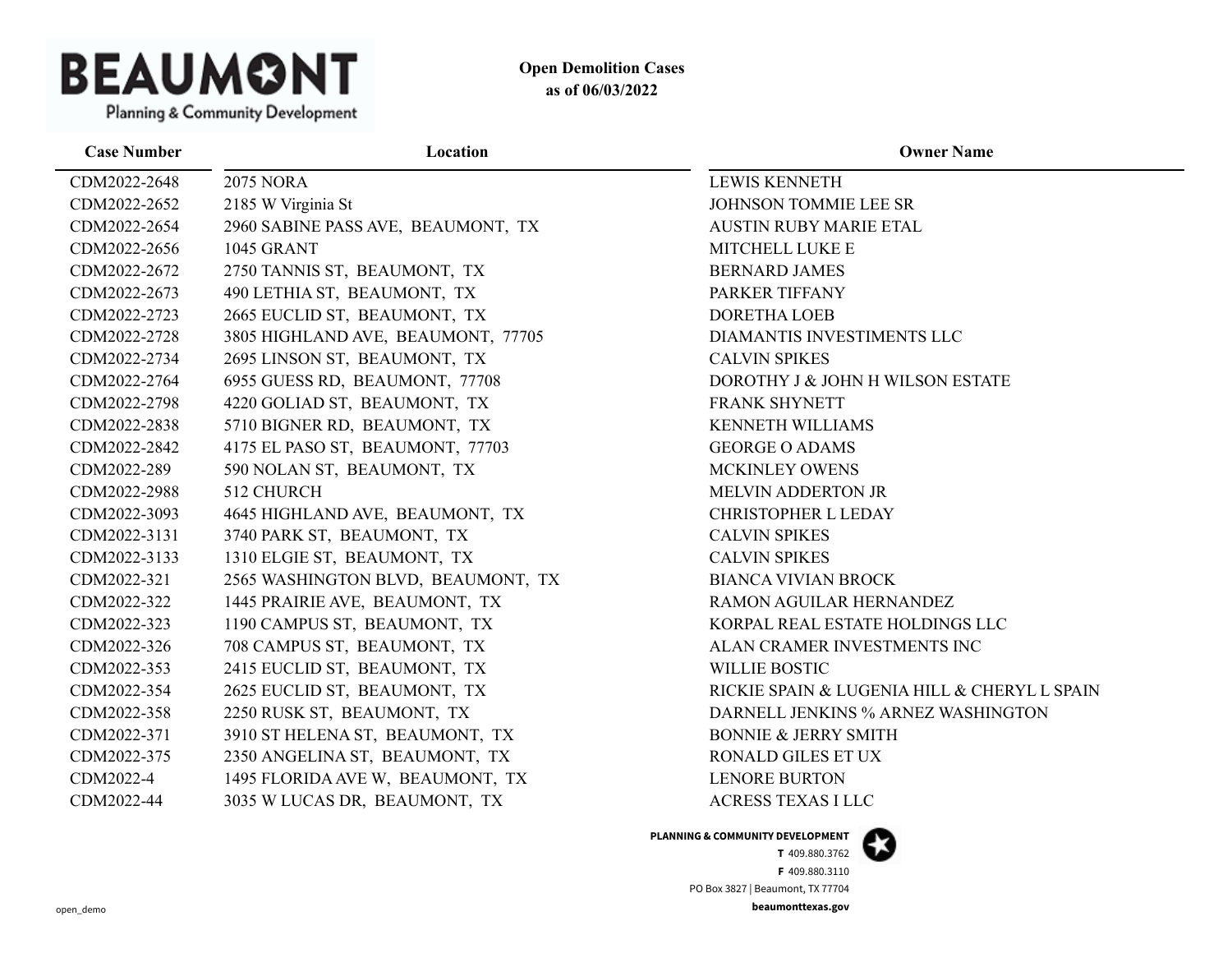

**Case Number Location Owner Name** CDM2022-448 1007 EVALON AVE, BEAUMONT, TX NATHAN DAVID FERMON CDM2022-484 4310 CHAISON ST, BEAUMONT, 77705 STACY LYNN BARNES CDM2022-516 3340 DICKINSON ST LEON GODDIE ESTATE CDM2022-522 2930 HEBERT ST, BEAUMONT, TX KATHLEEN R PUMPHREY CDM2022-523 2920 HEBERT ST, BEAUMONT, TX ARLENE DURAL CDM2022-534 8670 NEWFIELD CASEY LENDING LLC CDM2022-535 3235 CORLEY JANA LAUREEN SHELTON CDM2022-557 2145 FORREST WALTER PHILLIPS & WARREN PHILLIPS ESTATE CDM2022-561 10755 BLACK LN, BEAUMONT, 77713 WILL SMITH JR EST CDM2022-562 1780 THREADNEEDLE ST, BEAUMONT, TX PETULA H ANTOINE CDM2022-610 3450 THREADNEEDLE ALY, BEAUMONT, 77705 GORDON IVORY CHARLES CDM2022-641 3666 GLENWOOD AVE, BEAUMONT, 77705 LOIS JONES CDM2022-654 4290 DALLAS AVE, BEAUMONT, TX BNT PROPERTIES LLC CDM2022-690 8040 MITCHELL SCOTTIE WAYNE & ARLENE COLEMAN ESTATE CDM2022-695 2055 MILAM ST, BEAUMONT, TX GABRIEL & SANDRE D SIMON III CDM2022-717 2130 LEIGHT ST, BEAUMONT, TX BRANDY SPRINGER CDM2022-718 11230 SHERWOOD DR, BEAUMONT, TX HELEN CLARK CDM2022-731 2595 AMARILLO ST, BEAUMONT, TX TARLTON BOOKER JR CDM2022-735 1570 ROBERTS ST, BEAUMONT, TX EL SHADDAI HOUSE OF PRAYERS CDM2022-738 670 PRINCE ST, BEAUMONT, TX FLOYD ALISTAIR GRINDLEY CDM2022-777 3425 TEXAS AVE, BEAUMONT, 77703 VICTOR DESHAWN SANDERS CDM2022-810 2275 TYLER ST, BEAUMONT, TX WALTER LEE CDM2022-812 1965 DELAWARE ST, BEAUMONT, TX HERITAGE FINANCIAL & INVEST CDM2022-828 2895 PALESTINE ST, BEAUMONT, TX LELA YOUNG CDM2022-834 2270 LELA ST, BEAUMONT, TX GAINES SHAWNA POWELL ET AL CDM2022-865 1745 GLASSHOUSE ST, BEAUMONT, TX HOLDEN LEROY ET UX CDM2022-885 2305 VICTORIA ST, BEAUMONT, TX SIMPSON MALCOLM CDM2022-95 920 WIESS ST, BEAUMONT, TX TRAVIS RAMIREZ CDM2022-97 3695 SCRANTON ST, BEAUMONT, TX YVONNE SMITH ET AL

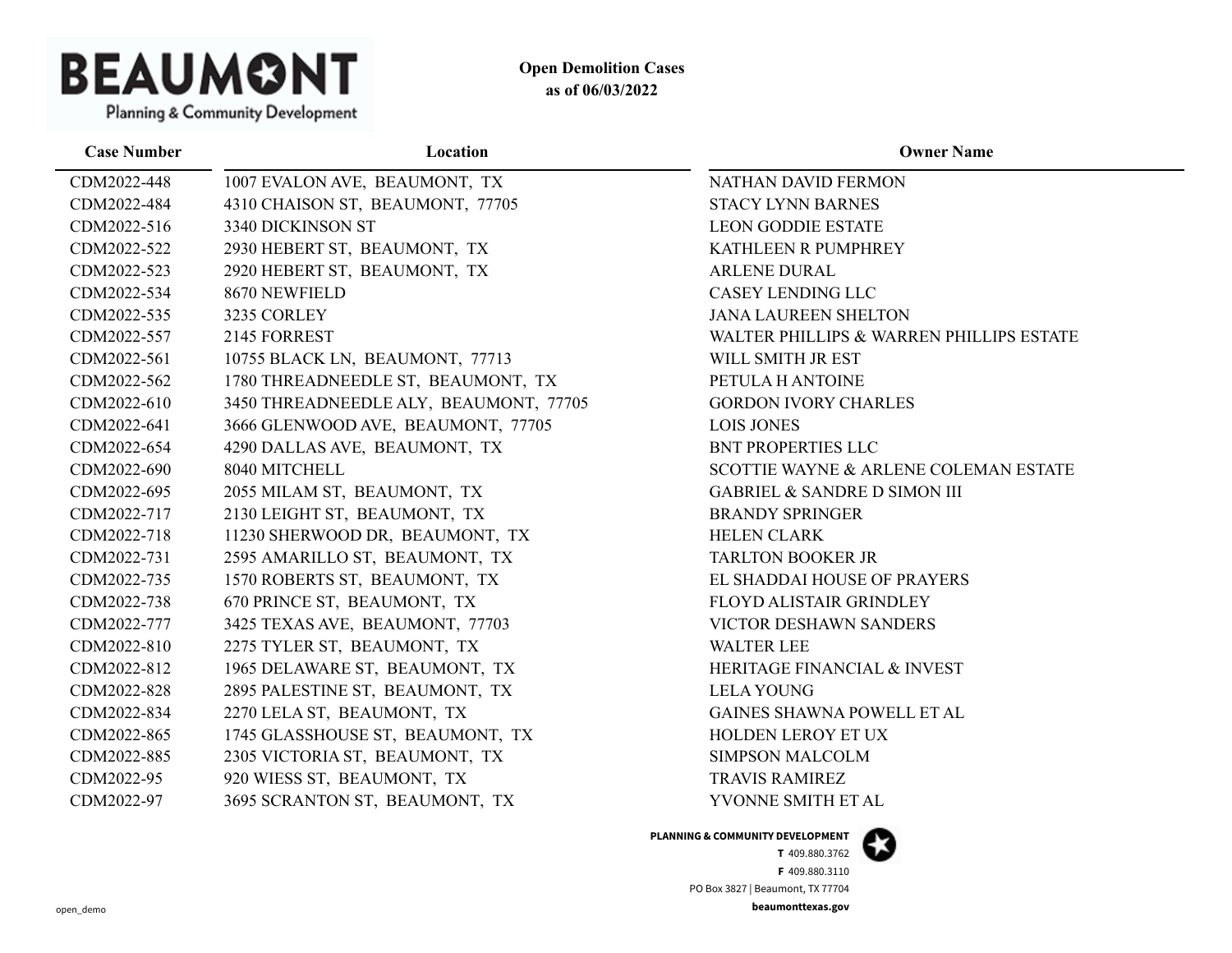

Planning & Community Development

| <b>Case Number</b> | Location                              | <b>Owner Name</b>                      |
|--------------------|---------------------------------------|----------------------------------------|
| CDM2022-999        | 2225 HARRISON AVE, BEAUMONT, TX       | <b>3 OAKS ENTERPRISES LLC</b>          |
| DEM200704266       | 2002 PARK ST                          | <b>BRIAN MULDROW</b>                   |
| DEM2013-00080      | 3490 WASHINGTON BLVD, BEAUMONT, 77701 | PERRY G GREEN                          |
| DEM2013-00229      | 1805 BROADWAY ST                      | PHILLIP W STAGER                       |
| DEM2014-00299      | 2460 COAST ST                         | HERRERA HIROBERTO MORA                 |
| DEM2015-00198      | 2341 HAZEL AVE, BEAUMONT, 77702       | <b>BARRY MADIE</b>                     |
| DEM2015-00276      | 1447 GRAND ST - COMMERCIAL (ON IH 10) | <b>MARES JUAN SR</b>                   |
| DEM2015-00283      | 2510 COLLEGE ST - COMMERCIAL          | <b>QUEST TRUST COMPANY</b>             |
| DEM2016-00049      | 2935 5TH S ST                         | <b>ROBERTS BRIAN</b>                   |
| DEM2016-00172      | 3250 SHANNON AVE, BEAUMONT, 77705     | <b>MAJOR GOLDMAN</b>                   |
| DEM2016-00225      | 1814 PARK ST                          | ED TOUCHET THE BEAUMONT PRESERVATION   |
|                    |                                       | <b>SOCIETY OF TX</b>                   |
| DEM2016-00273      | 1190 GRAND ST                         | ARTHUR JOSEPH CONNOR                   |
| DEM2016-00309      | 950 PIPKIN ST                         | STELLY TERRENCE DALE                   |
| DEM2017-00042      | 4439 GALVESTON ST                     | <b>GORE LYNDA</b>                      |
| DEM2017-00152      | <b>2505 GULF ST</b>                   | MEMBRENO JOSE ANTONIO                  |
| DEM2017-00206      | 2005 MAGNOLIA AVE                     | <b>CHARLES REESE</b>                   |
| DEM2017-00261      | 11955 LOOP RD - BUYOUT PROGRAM        | HUFF MARILYN K                         |
| DEM2017-00274      | <b>5000 PINE ST</b>                   | <b>HODGES RALPH D JR</b>               |
| DEM2017-00280      | 7720 STONETOWN ST                     | <b>HOGAN FRANK</b>                     |
| DEM2017-00281      | 360 MANNING ST - BUYOUT PROGRAM       | <b>JUDGE TAMIKO A</b>                  |
| DEM2018-00030      | 2505 BEECH ST                         | <b>RESOLUTION FINANCE</b>              |
| DEM2018-00053      | 2205 HAZEL ST                         | HOFFPAUIR MARCIE K                     |
| DEM2018-00144      | 5340 KENNETH S AVE, BEAUMONT, 77705   | <b>LIMMES GROUP</b>                    |
| DEM2018-00156      | <b>1615 PARK ST</b>                   | PAIGE CHERYL HARVEY                    |
| DEM2018-00178      | 9975 PHELAN BLVD                      | GARY L ROBBINS AND NANCY J ROBBINS AND |
| DEM2018-00180      | <b>2185 LELA ST</b>                   | <b>NOE VEGA</b>                        |
| DEM2018-00198      | 4405 PRADICE ST                       | <b>JOSE CANALES</b>                    |
| DEM2018-00213      | 1230 WASHINGTON BLVD                  | CARPENTER NATHAN YOUNG ET UX           |
|                    |                                       |                                        |

**PLANNING & COMMUNITY DEVELOPMENT**